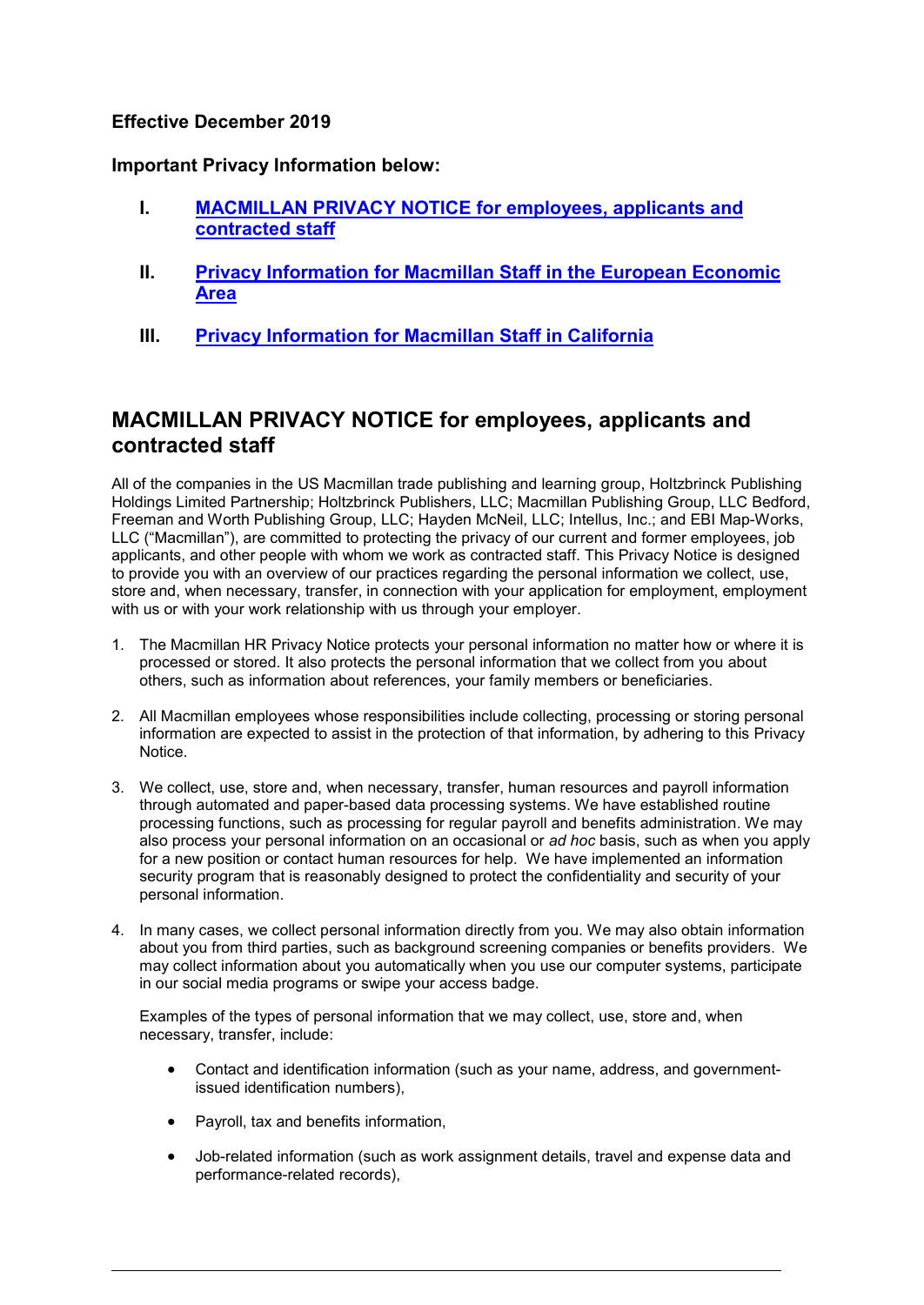- Educational and training information,
- Health information (collected, processed and stored primarily by our third-party vendors as needed for medical claims processing, leave of absence management, and similar purposes),
- Background screening data, such as reference checks, license verifications, and, subject to applicable law, criminal records checks which are typically provided to us by third parties who provide employment background screening services.
- Information needed for security, legal compliance and risk management. For example, if you are authorized to operate a company-owned vehicle, we will collect information regarding your driving permits and driving history and, from time to time, we will collect information on potential conflicts of interest that might impact your employment with us.
- Your image, which you may add to your company profile, or which may be collected by our security monitoring cameras or when you participate in public group discussions or video conferences, and
- Information related to your use of company technology (such as company email, system logs and access badge reader logs). We reserve the right, subject to applicable law, to access, inspect, disclose, and dispose of any electronic files, data, and messages created, stored, sent, or received through our systems as needed to protect our interests and satisfy our legal obligations.
- Personal emergency contact information (such as your personal phone number or email address) if you have voluntarily signed up for our IRIS emergency notification system.
- 5. We collect, use, store and, when necessary, transfer your personal information for customary human resources and business purposes, as permitted by law. We can summarize these purposes as follows:
	- Recruitment and staffing, including evaluation of skills and job placement, negotiation of compensation, benefits, relocation packages, re-employment, etc.
	- Determining your eligibility to work and assisting with work permits or visas, and conducting background checks, vetting and verification,
	- Staffing and job placement, including scheduling and absence management,
	- Administration of compensation, insurance and benefits programs, and (in some cases) diversity programs,
	- Time and expense management and other workplace administration tasks (such as managing Macmillan computers and other assets, providing communication and social media tools, facilitating relationships within Macmillan and with our clients and others, and offering community, alumni and retiree programs),
	- For occupational health and safety programs (including required reporting, disaster and pandemic planning, and incident management) as well as for company health and wellness programs, including offering onsite medical care and accommodating disabilities,
	- For talent and performance development, skills management and training, performance reviews (including client surveys), engagement surveys, recognition and reward programs and succession planning;
	- For HR support services, such as responding to inquiries, providing information and assistance, and resolving disputes,
	- For risk management, including employee and premises monitoring as set forth in other policies, and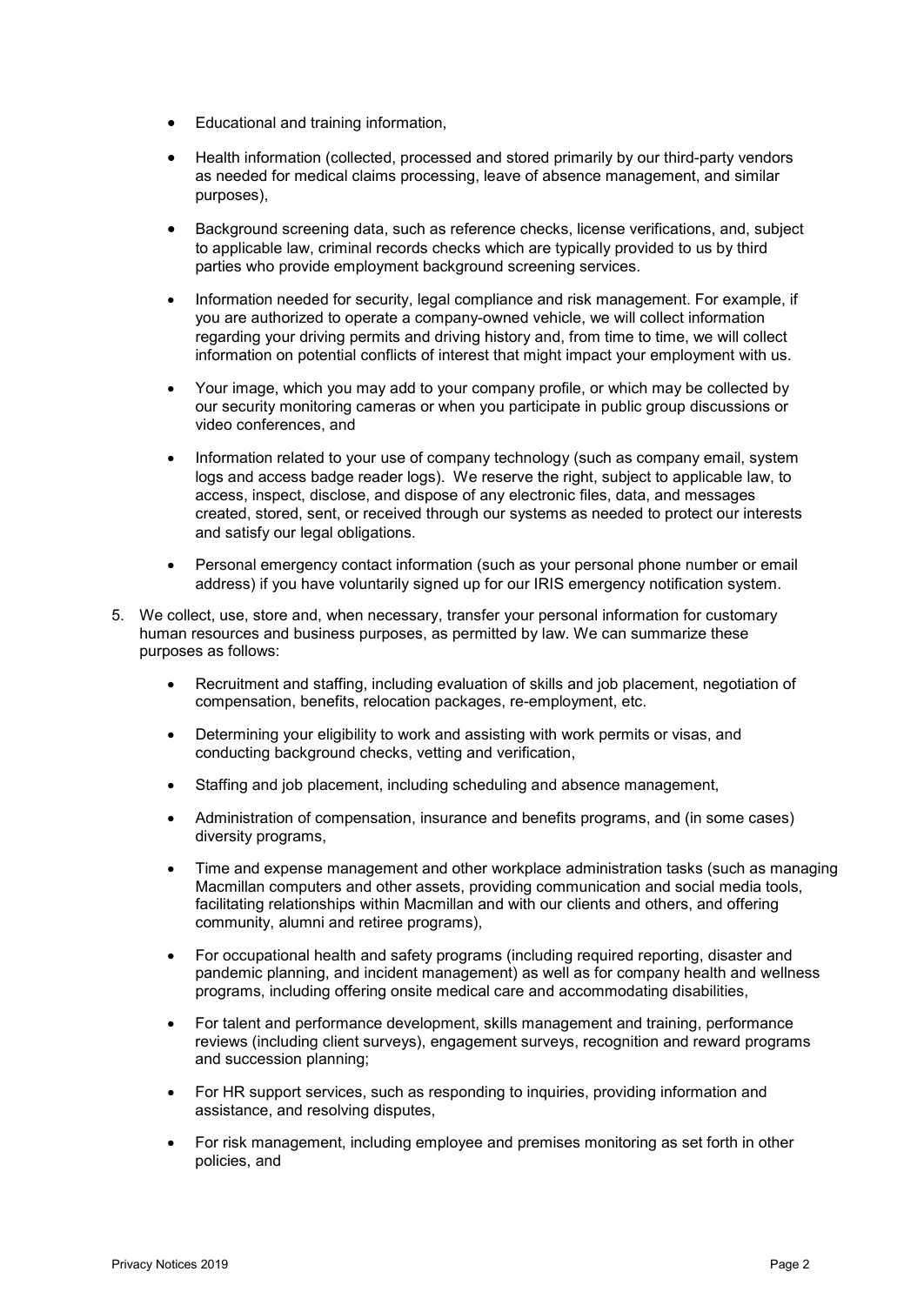• To respond to your requests, such as providing employment and income verification.

We may also process your personal information for everyday business purposes, such as:

- Identity and credential management, including identity verification and authentication, issuing ID card and badges, system administration and management of access credentials and processing data for information security and cybersecurity purposes by our security program technologies,
- Legal and regulatory compliance: all uses and disclosures of personal information that are required by law or for compliance with the Macmillan Code of Conduct and other policies and procedures, such as our fraud prevention programs, security and incident response programs, intellectual property protection programs, and corporate ethics and compliance hotlines,
- Corporate audit, analysis and consolidated reporting,
- To enforce our contracts and to protect Macmillan, our workers, our clients and their employees and the public against injury, theft, legal liability, fraud or abuse,
- Making back-up copies for business continuity and disaster recovery purposes, and
- To facilitate corporate governance, including mergers, acquisitions and divestitures.
- 6. We may disclose your personal information in the following circumstances:
	- To other Macmillan affiliates, including Holtzbrinck Publishing Holdings in the United States, which will handle your personal information in accordance with this Privacy Notice,
	- To our third-party vendors, which use the data only as permitted by our contracts with them, and to those companies that provide benefits and services to you,
	- When required by law, including to law enforcement agencies and courts in all of the countries where we operate,
	- When permitted by law, such as to our auditors and advisors, in connection with employment screening, employment verification or an internal investigation,
	- With your consent or as reasonably needed to protect your vital interests, such as in the event of an emergency or natural disaster, and
	- To an acquiring organization if we are involved in a sale or a transfer of some or all of our business.
- 7. Your personal information may be transferred to, stored at or processed in a location outside the country of your employment which may not have equivalent privacy or data protection laws. However, regardless of where your personal information is transferred, we will protect it in accordance with this Privacy Notice.
- 8. We will retain your personal information as needed for business and compliance purposes in accordance with our retention policies and applicable law.
- 9. You have shared responsibility with regard to the accuracy of your personal information. You may reasonably access and update your personal information and other personal information that you have provided and that you have on file with us (such as that of your family) by using the tools available on https://e22.ultipro.com.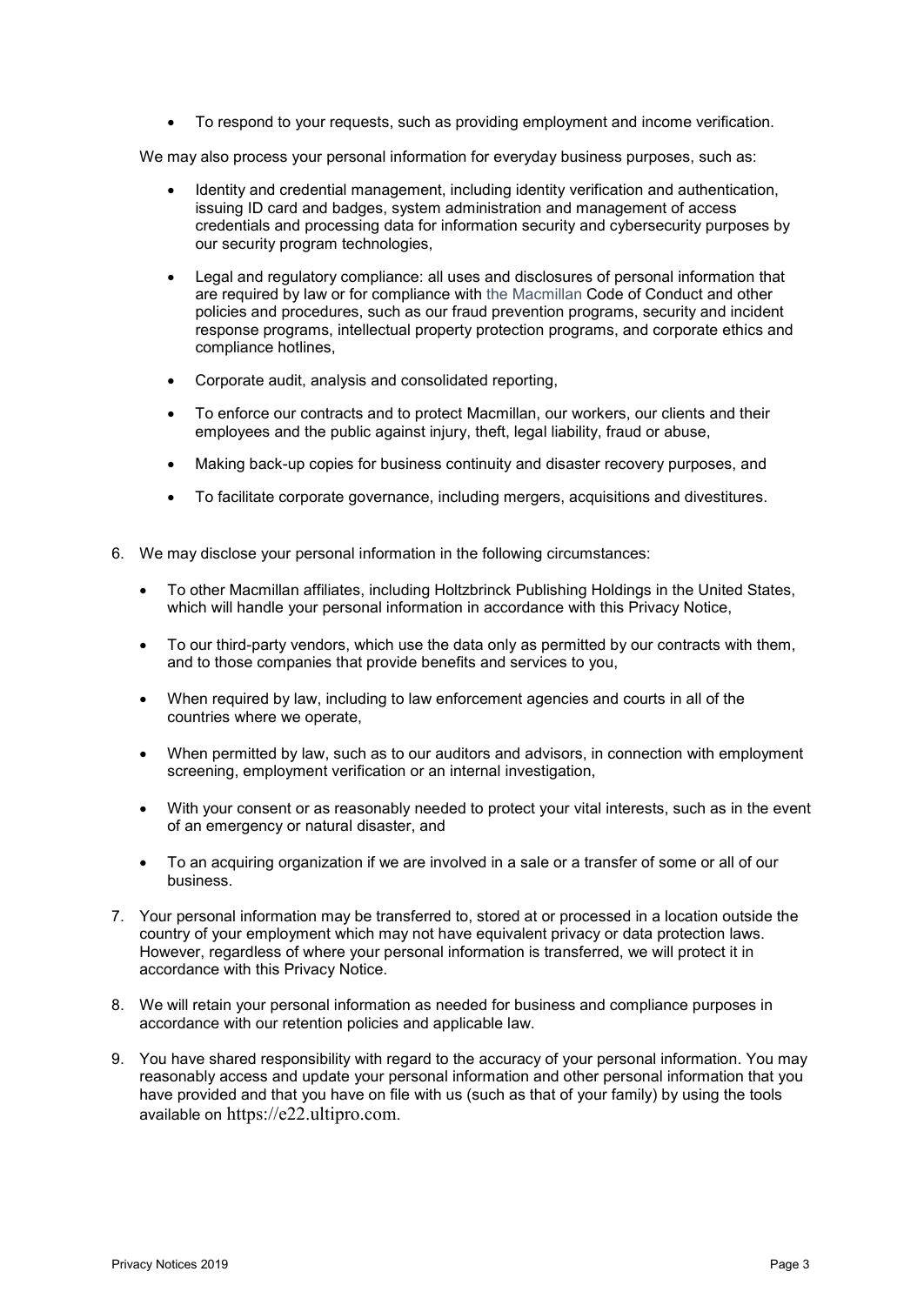- 10. If you have any questions about privacy or the security of your personal information, please contact your local Human Resources office. As part of our commitment to you, we will try to resolve any questions or concerns that you may have.
- 11. **Notice for Nevada residents:** Macmillan does not sell any Nevada personal information.

## <span id="page-3-0"></span>**Important - Privacy Information for Macmillan Staff in the European Economic Area**

**Macmillan is providing this supplemental privacy notice to give individuals in the European Economic Area (EEA) the additional information required by the EU General Data Protection Regulation. These provisions, together with the statements in the above** *MACMILLAN PRIVACY NOTICE for employees, applicants and contracted staff* **explain our practices with regard to EEA personal data.**

#### **1. Information about Macmillan**

All of the companies in the Macmillan trade publishing and learning group are committed to protecting the privacy of our current and former employees, job applicants, and other people with whom we work. Macmillan protects your personal data no matter how or where it is processed or stored. It also protects the personal data of others that we collect from you, such as information about your family members or beneficiaries.

This information is being provided by the Macmillan trade publishing and learning group for itself and its subsidiaries:

Holtzbrinck Publishing Holdings Limited Partnership Holtzbrinck Publishers, LLC Macmillan Publishing Group, LLC Bedford, Freeman and Worth Publishing Group, LLC Hayden McNeil, LLC Intellus, Inc. EBI MAP-Works, LLC

#### **Macmillan is based in the United States. Our representative in the EEA is:**

Macmillan Publishers International Limited Company number: 02063302 Pan Macmillan The Smithson 6 Briset Street London, EC1M 5NR.

Att: Legal Department

Contact Point for inquiries:

**Helaine Ohl, VP Global HR Director, Macmillan, 120 Broadway, 22nd Floor, New York, New York 10271 or email: Helaine.ohl@macmillan.com.**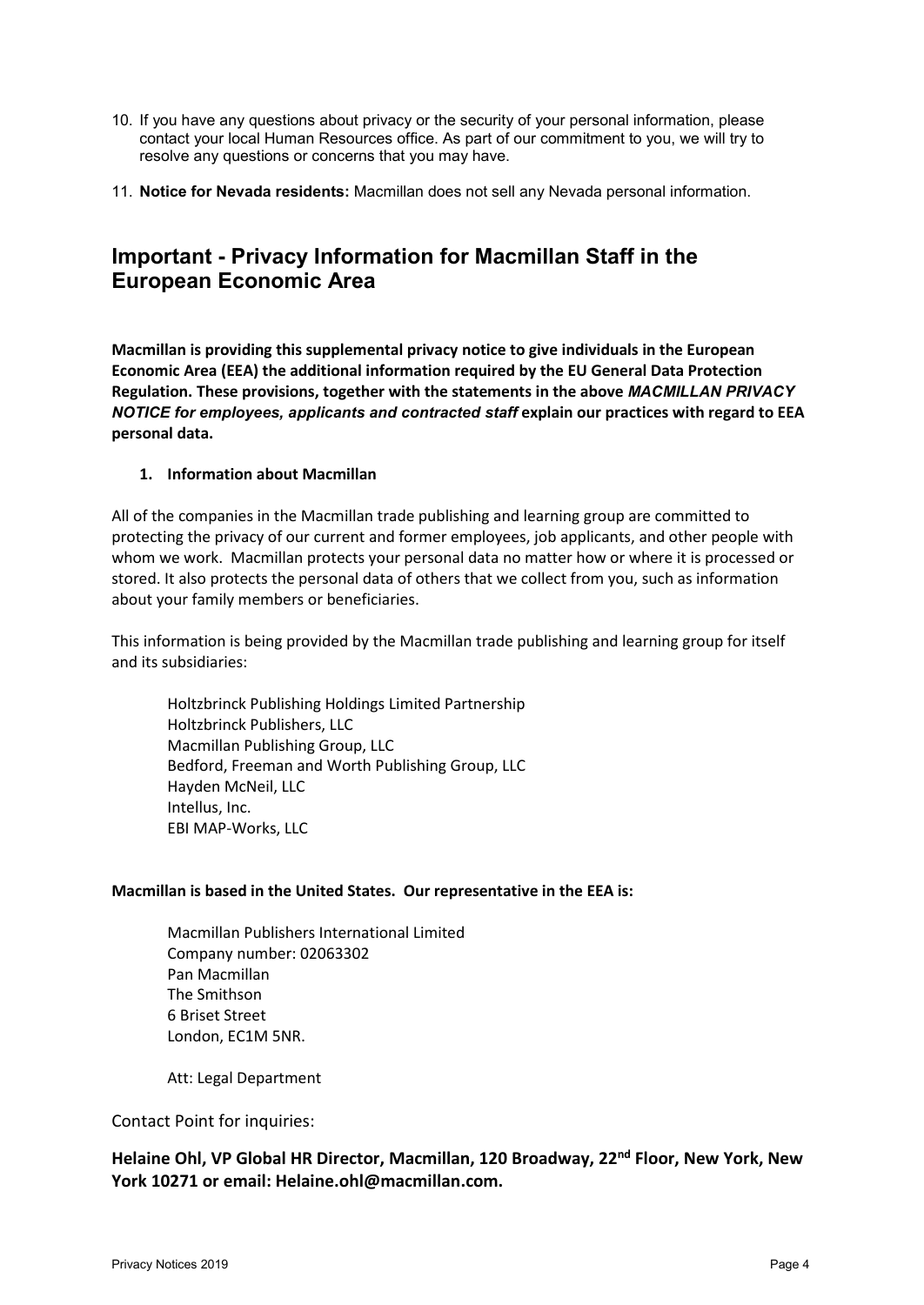### **The Purposes and Legal Basis for Processing, including Legitimate Interests**

Macmillan collects, uses, stores and, when necessary, transfers, human resources and payroll information through automated and paper-based data processing systems. We have established routine processing functions, such as processing for regular payroll and benefits administration. We also process personal data on an occasional or *ad hoc* basis, when changes occur.

Macmillan only processes your personal data when we have a legal basis for the processing. We will processes your personal data as needed:

- To fulfill our obligations under your employment contract (or as otherwise needed for customary human resources purposes), such as to pay you and provide benefits, and
- For closely-related purposes, such as work scheduling, talent development, performance reviews, asset management, corporate governance, occupational health and safety programs and legal compliance.

We may also process your personal data for the purposes of our legitimate interests, provided that such processing does not outweigh your rights and freedoms. In particular, we may process your personal data as needed to:

- Protect you, us or others from threats (such as security threats or fraud) and for auditing and verifying compliance with company policies,
- Comply with the laws that are applicable to us around the world,
- Enable or administer our business, such as for training and quality control, for purposes of conducting an investigation of alleged wrongdoing, customer service programs, equal opportunity programs, succession planning, and consolidated reporting, and
- Manage corporate transactions, such as mergers or acquisitions.

We may also process your personal data when requested to do by you, such as when you apply for a job with Macmillan or when you ask us to provide an employment verification to a third party.

### **2. Automated Decision-Making and Profiling**

We will not use profiling techniques or make automated-decisions about you that may significantly affect you, unless (1) the decision is necessary as part of a contract that we have with you, (2) we have your explicit consent, or (3) we are required by law to use the technology.

#### **4. When You are Required to Provide Personal Information to Macmillan**

Providing personal data is necessary for us to have an employment relationship with you. In some cases, we are required by law to collect and report personal data about our employees to government agencies, such as for tax or occupational health purposes. If you have any questions about the personal data that Macmillan is collecting, please contact your local human resources manager at the address provided above.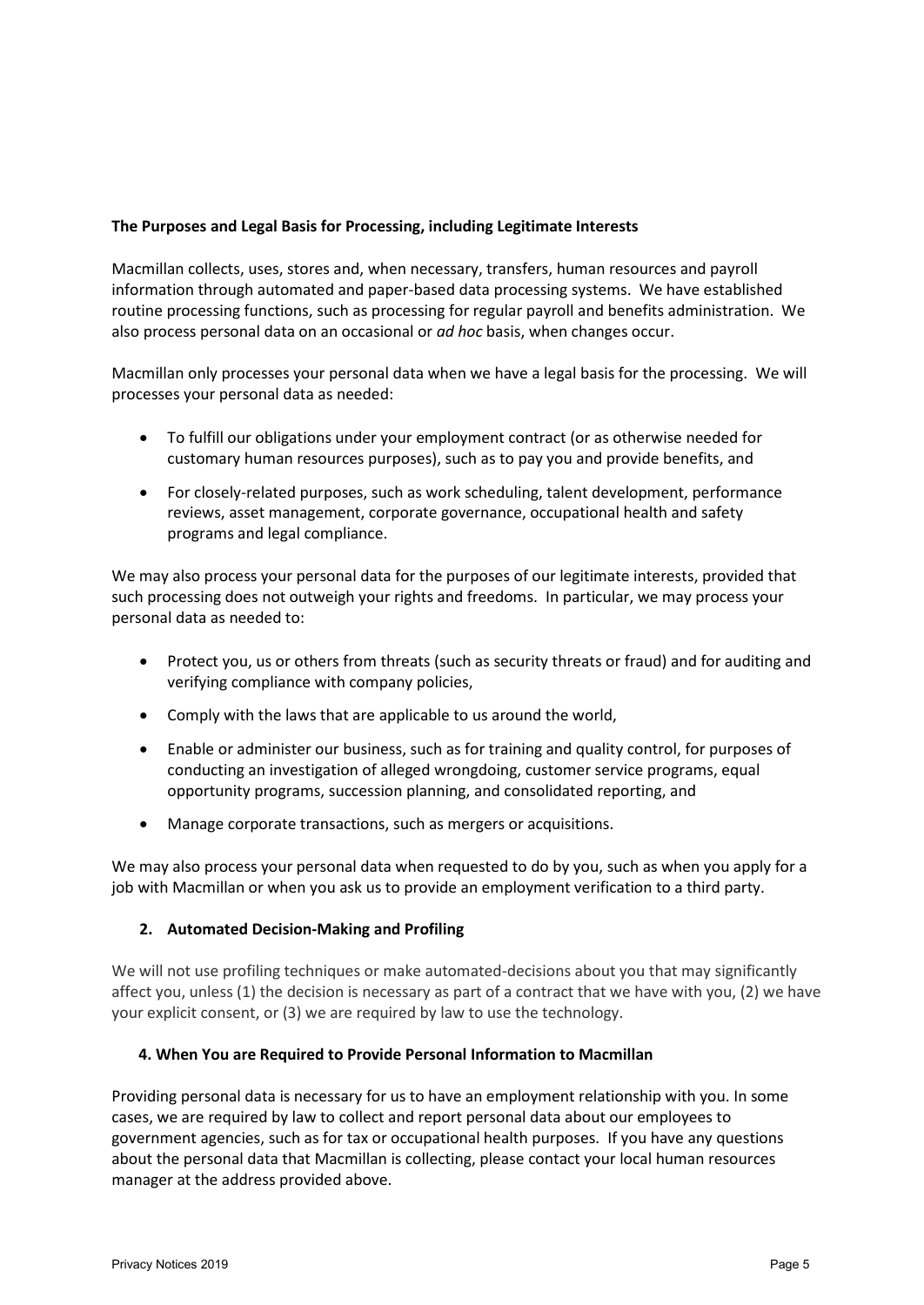### **5. Your Rights**

Macmillan respects the rights of Macmillan Staff in European Economic Areas to access, correct and request erasure or restriction of your personal data as required by law. This means If you are a Macmillan staff member in the European Economic Areas:

- You generally have a right to know whether or not Macmillan maintains your personal data. If we do have your personal data, we will provide you with a copy (subject to the rights of others). If your information is incorrect or incomplete, you have the right to ask us to update it.
- You have the right to object to our processing of your personal data.
- You may also ask us to delete or restrict your personal data.

To exercise these rights, please contact your local human resources manager at the address provided above. Please understand that these rights are subject to some limitations, such as when we are processing or retaining data to comply with our own legal obligations.

If you believe that we have processed your Personal data in violation of applicable law, you may file a complaint at dataprivacy@macmillan.com or with a supervisory authority.

#### **6. International Transfers**

Your personal data may be transferred to, stored at or processed in the United States and other countries as needed to fulfill the employment relationship. However, regardless of where your personal data is transferred, we will protect it in accordance with the applicable EU data protection laws.

Please contact dataprivacy@macmillan.com if you would like more information about cross-border transfers or to obtain a copy of the Standard Contractual Clauses.

#### **7. Data Retention**

We will retain your personal data for as long as the information is needed for the purposes set forth in Section 2 above and for any additional period that may be required by law. If you are a Macmillan staff member in the European Economic Areas, you may request that we delete your personal data by contacting your local human resources manager at the address provided above. Unless we are required by law to retain your information, we will delete it within 30 days of your request.

# <span id="page-5-0"></span>**Important - Privacy Information for Macmillan Staff in California**

All of the companies in the US Macmillan trade publishing and learning group, Holtzbrinck Publishing Holdings Limited Partnership; Holtzbrinck Publishers, LLC; Macmillan Publishing Group, LLC Bedford, Freeman and Worth Publishing Group,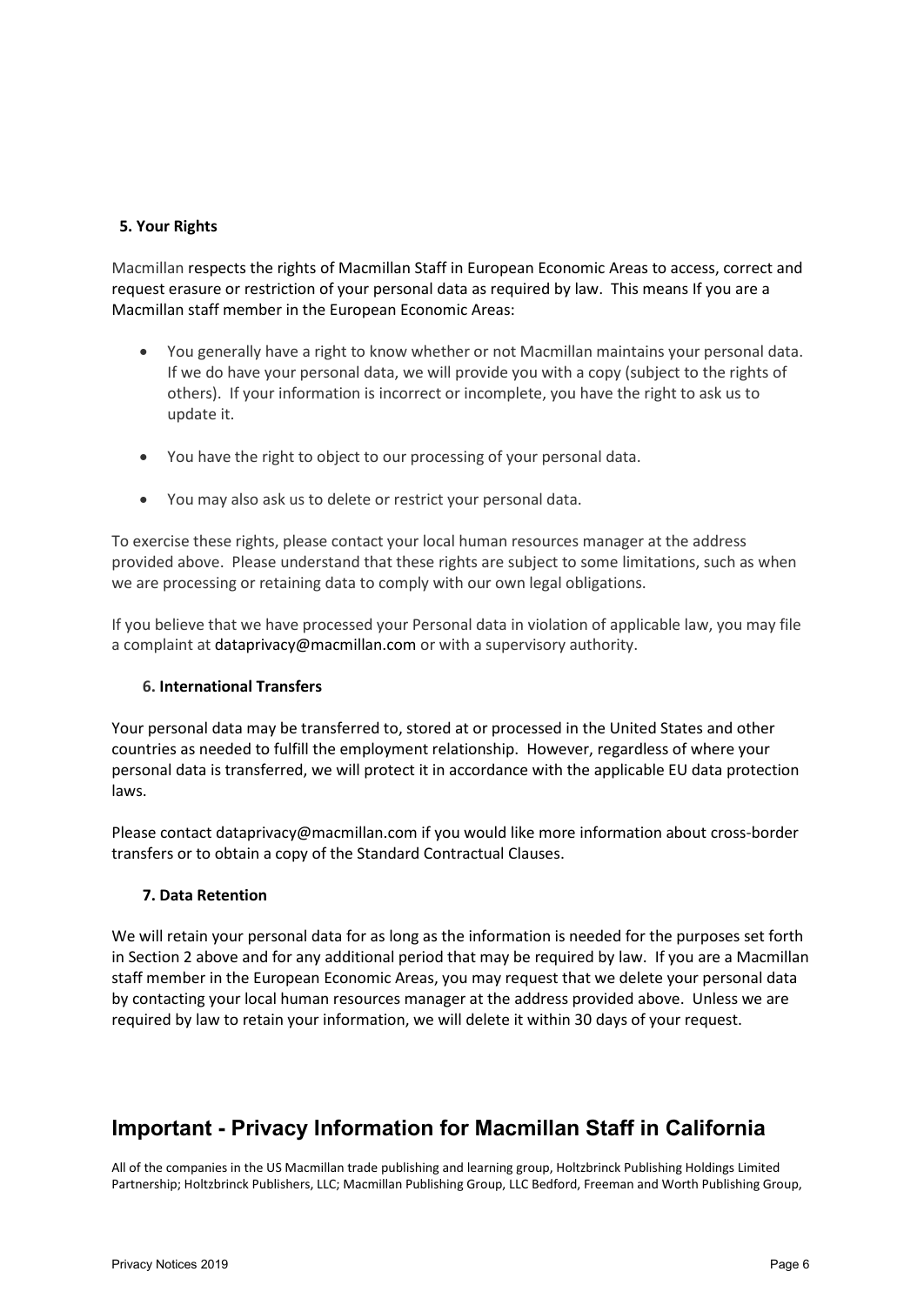LLC; Hayden McNeil, LLC; Intellus, Inc.; and EBI Map-Works, LLC ("Macmillan") are committed to protecting the privacy and security of the personal information that is entrusted to us. This means we protect your personal information as well as the information of others that we collect from you, such as information about your family members or beneficiaries. We also comply with applicable privacy and security laws, including the California Consumer Privacy Act (CCPA).

The CCPA provides California residents with specific privacy rights. California consumers have rights to receive privacy notices, access and request deletion of their personal information. Although these rights do not yet apply to Californians in the context of their employee data, Californians are entitled to receive information about the purposes for which their personal information will be used from companies with whom they have an employment or contractual work relationship.

If you are a current Macmillan employee, you can use our HR Self Service tools at http://e22.ultipro.com to access and correct much of your Personal Information. You may also contact your local human resources manager for assistance. If you are an applicant, former employee or family member, please contact the Macmillan Privacy Office for assistance with privacy matters. The Privacy Office can be reached at: dataprivacy@macmillan.com.

#### **3. General Purposes for Collecting, Using and Disclosing Personal Information**

Macmillan collects personal information about its prospective, current, and former employees, contingent workers, and other individuals in the context of an employment or contractual work relationship (such as dependents). The categories of personal information, along with representative data elements, are listed in the chart below. We generally use, disclose and retain personal information for the following purposes:

- (b) Personal Information pertaining prospective employees or contingent workers may be collected, use and shared for:
	- Recruitment and staffing, including evaluation of skills and job placement,
	- Hiring decisions, including negotiation of compensation, benefits, relocation packages, *etc.*,
	- Determining an individual's eligibility to work and assisting with work permits or visas,
	- Risk management, including background checks, vetting and verification, and
	- Our Everyday Business Purposes (defined below)
- (c) Personal Information pertaining to current employees and contractors may be collected, used and shared for:
	- Staffing and job placement, including scheduling and absence management;
	- Administration of compensation, insurance and benefits programs:
	- Time and expense management and other workplace administration tasks (such as managing our computers and other assets, providing communication and social media tools, facilitating relationships within Macmillan and with our customers and others, and offering community programs);
	- Diversity programs;
	- Health and wellness programs, including offering onsite medical care and accommodating disabilities;
	- Occupational health and safety programs (including required reporting, disaster and pandemic planning;
	- incident management);
	- Talent and performance development, skills management and training, performance reviews (including customer surveys), engagement surveys, and recognition and reward programs;
	- Succession planning and tasks related to retention or reductions in force;
	- HR support services, such as responding to inquiries, providing information and assistance, and resolving disputes;
	- Risk management, including employee and premises monitoring;
	- As requested by individuals, such as providing employment and income verification; and
	- Everyday Business Purposes.

(d) Personal Information pertaining to former employees may be collected, use and shared for:

- Re-employment,
- Administration of compensation, insurance and benefits programs, including retiree and alumni programs,
- As requested by individuals, such as providing employment and income verification, and
- Everyday Business Purposes.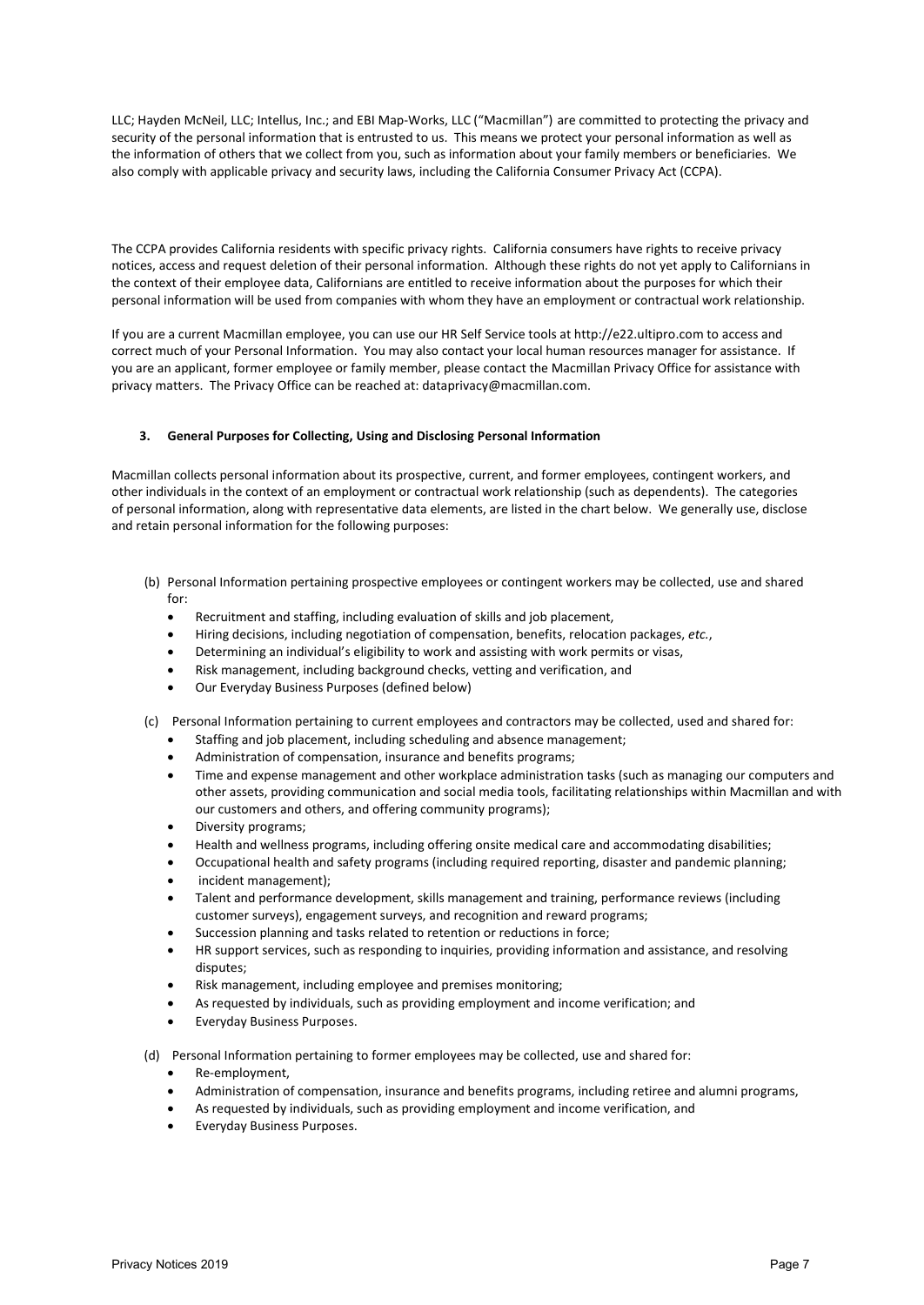- (e) Personal Information pertaining to individuals whose information is provided to Macmillan in the course of HR management (such as information pertaining to employees' family members, beneficiaries, dependents, emergency contacts, *etc.*) may be collected, use and shared for:
	- Legal compliance (such as in connection with required screening programs),
	- Administration of compensation and benefit programs,
	- Workplace administration, such as maintenance of directories and to comply with child support orders or garnishments,
	- To maintain emergency contact lists and similar records, and
	- Everyday Business Purposes.

**Everyday Business Purposes** means the following purposes for which personal information may be collected, use and shared:

- Identity and credential management, including identity verification and authentication, issuing ID card and badges, system administration and management of access credentials,
- Security, loss prevention, information security and cybersecurity,
- Legal and regulatory compliance: all uses and disclosures of Personal Information that are required by law or for compliance with legally mandated policies and procedures, such as: anti-money laundering programs, security and incident response programs, intellectual property protection programs, and corporate ethics and compliance hotlines,
- Corporate audit, analysis and consolidated reporting,
- To enforce our contracts and to protect Macmillan, our workers, our clients and their employees and the public against injury, theft, legal liability, fraud or abuse, to people or property,
- As needed to de-identify the data or create aggregated datasets, such as for consolidating reporting, research or analytics,
- Making back-up copies for business continuity and disaster recovery purposes, and
- As needed to facilitate corporate governance, including mergers, acquisitions and divestitures.

#### **4. Categories of Personal Information**

This chart describes the categories of Personal Information that Macmillan collects in connection with its employment and contractual work relationships:

| <b>Category of PI and Representative Data Elements</b>                                                                                                                                                                                                                                                            | Additional Purposes for Collecting and Sharing the PI                                                                                                                                                                                                                                                                                                                                                                                                                                                                                                                                                                            |
|-------------------------------------------------------------------------------------------------------------------------------------------------------------------------------------------------------------------------------------------------------------------------------------------------------------------|----------------------------------------------------------------------------------------------------------------------------------------------------------------------------------------------------------------------------------------------------------------------------------------------------------------------------------------------------------------------------------------------------------------------------------------------------------------------------------------------------------------------------------------------------------------------------------------------------------------------------------|
| <b>Contact Information</b><br>• Full name, nicknames or previous names (such as maiden<br>names) and preferred form of address<br>Mailing address<br>Email address<br>Telephone number<br>Mobile number                                                                                                           | We use your Contact Information to communicate with you<br>by mail, email, telephone or text about your employment,<br>including sending you work schedule information,<br>compensation and benefits communications, emergency<br>notifications and other company information.<br>Contact information is also used to help us identify you and<br>personalize our communications, such as by using your<br>preferred name.<br>We also use the Contact Information you provided to us to<br>communicate with your emergency contacts or beneficiaries<br>about emergency notifications and other relevant company<br>information. |
| Government-issued identification information numbers<br>Social security number<br>٠<br>Driver's license number<br>Passport number<br>Other government-issued identifiers as may be needed for<br>risk management or compliance (e.g., if you are a licensed<br>professional, we will collect your license number) | We use your government-issued identification numbers:<br>• To identify you and to maintain the integrity of our HR<br>records.<br>• To enable employment verification and background<br>screening, such as reference checks, license verifications,<br>and criminal records checks, subject to applicable law<br>• To enable us to administer payroll and benefits programs<br>and comply with applicable laws, such as reporting<br>compensation to government agencies as required by law<br>For security and risk management, such as collecting<br>driver's license data for employees who operate company                   |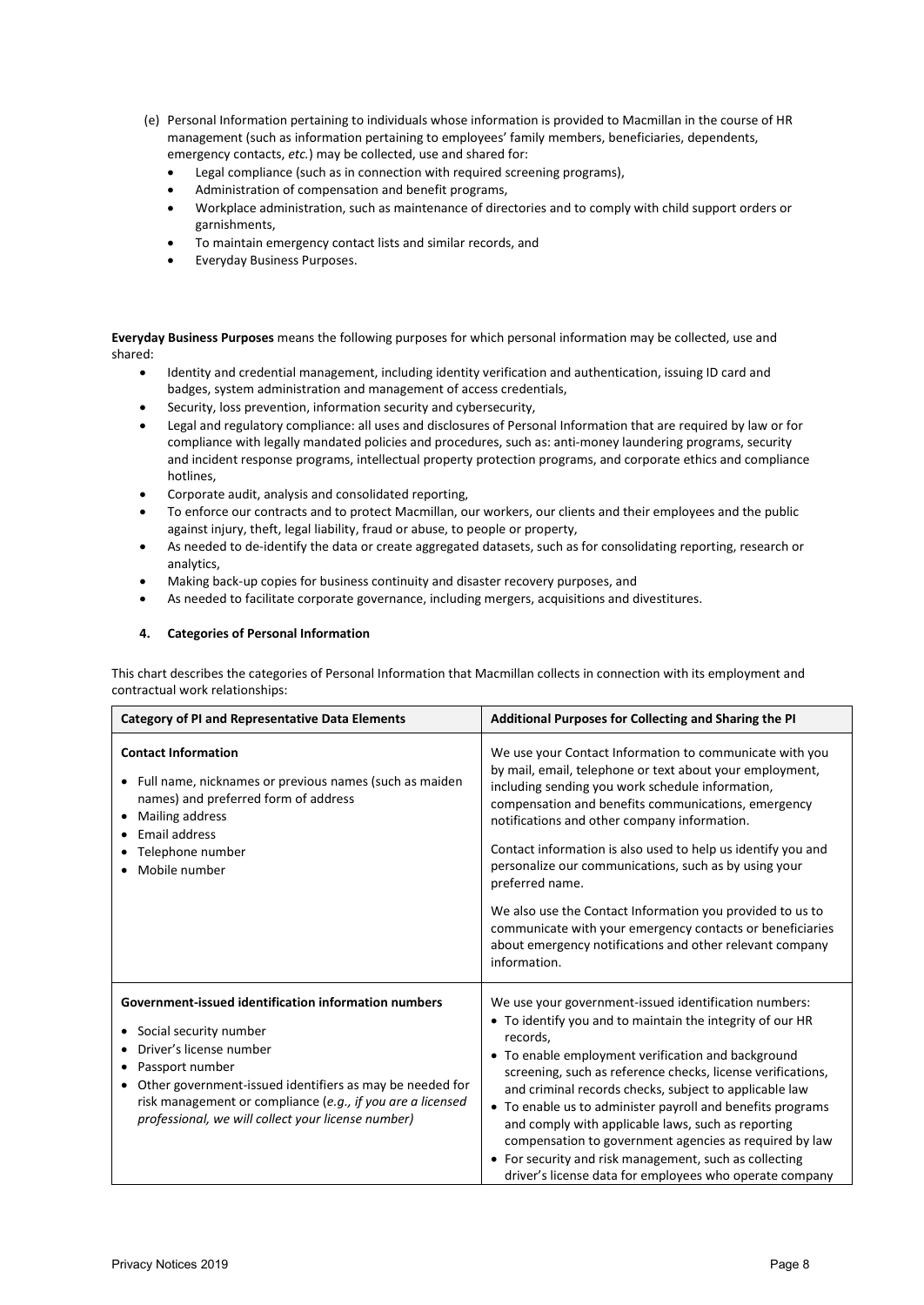| <b>Category of PI and Representative Data Elements</b>                                                                                                                                                                                                                                                                                                                                                                                                                                                                                                                                                                                                                                                                                                                                                   | Additional Purposes for Collecting and Sharing the PI                                                                                                                                                                                                                                                                                                                                               |
|----------------------------------------------------------------------------------------------------------------------------------------------------------------------------------------------------------------------------------------------------------------------------------------------------------------------------------------------------------------------------------------------------------------------------------------------------------------------------------------------------------------------------------------------------------------------------------------------------------------------------------------------------------------------------------------------------------------------------------------------------------------------------------------------------------|-----------------------------------------------------------------------------------------------------------------------------------------------------------------------------------------------------------------------------------------------------------------------------------------------------------------------------------------------------------------------------------------------------|
|                                                                                                                                                                                                                                                                                                                                                                                                                                                                                                                                                                                                                                                                                                                                                                                                          | automobiles, professional license verification, fraud<br>prevention and similar purposes<br>• For other customer business purposes, such as collecting<br>passport data for employees who travel                                                                                                                                                                                                    |
| <b>Unique Identifiers</b><br>Company ID number<br>Benefits program identifiers<br>System identifiers (e.g., usernames or online credentials)                                                                                                                                                                                                                                                                                                                                                                                                                                                                                                                                                                                                                                                             | We use unique identifiers (including your employee ID<br>number) for internal record-keeping and reporting, including<br>for data matching and analytics, and to track your use of<br>company programs and assets.                                                                                                                                                                                  |
| <b>Relationship Information</b><br>Biographical data, resume or CV<br>Data from LinkedIn profiles and similar platforms<br>$\bullet$<br>Education and degree information<br>Professional licenses, certifications and memberships and<br>affiliations<br>• Personal and professional skills and talents summaries<br>(e.g., languages spoken, CPR certification status,<br>community service participation), interests and hobbies<br>Diversity program data<br>$\bullet$<br>Preferences related to religion (such as kosher meal<br>requests, holiday leave requests)<br>Political opinion, PAC contribution data<br>Information provided for company professional networks<br>$\bullet$<br>(employee profile data), including alumni programs<br>Professional goals and interests<br>Personal pronouns | We use Relationship Information to help us understand our<br>employees and for professional and personal development.<br>We also use Relationship Information to foster a creative,<br>diverse workforce, for coaching, and to guide our decisions<br>about programs and services. For example, we tailor service<br>programs to reflect our employees' commitment to different<br>types of causes. |
| <b>Transaction and Interaction Information</b><br>Employment dates, positions, reporting information<br>$\bullet$<br>Time and attendance records<br>$\bullet$<br>Leave and absence records<br>$\bullet$<br>Payroll and benefits plan records<br>$\bullet$<br>Travel and expense records<br>Training plan records<br>٠<br>Performance records and reviews, disciplinary records<br>Re-employment eligibility                                                                                                                                                                                                                                                                                                                                                                                              | We use Transaction Information as needed to manage our<br>relationship and run our human resources functions, such as<br>scheduling work, providing payroll and benefits and managing<br>the workplace.                                                                                                                                                                                             |
| <b>Financial information</b><br>• Bank account number and details<br>• Company-issued payment card information, including<br>transaction records<br>• Personal payment card information, if provided for<br>reimbursement                                                                                                                                                                                                                                                                                                                                                                                                                                                                                                                                                                                | We use your financial information to facilitate compensation<br>(such as for direct deposit and reimbursement of expenses)<br>and for security and fraud prevention.                                                                                                                                                                                                                                |
| <b>Health Information</b>                                                                                                                                                                                                                                                                                                                                                                                                                                                                                                                                                                                                                                                                                                                                                                                | We use your health information as needed to provide health<br>and wellness programs, including health insurance programs,<br>and for internal risk management and analytics.                                                                                                                                                                                                                        |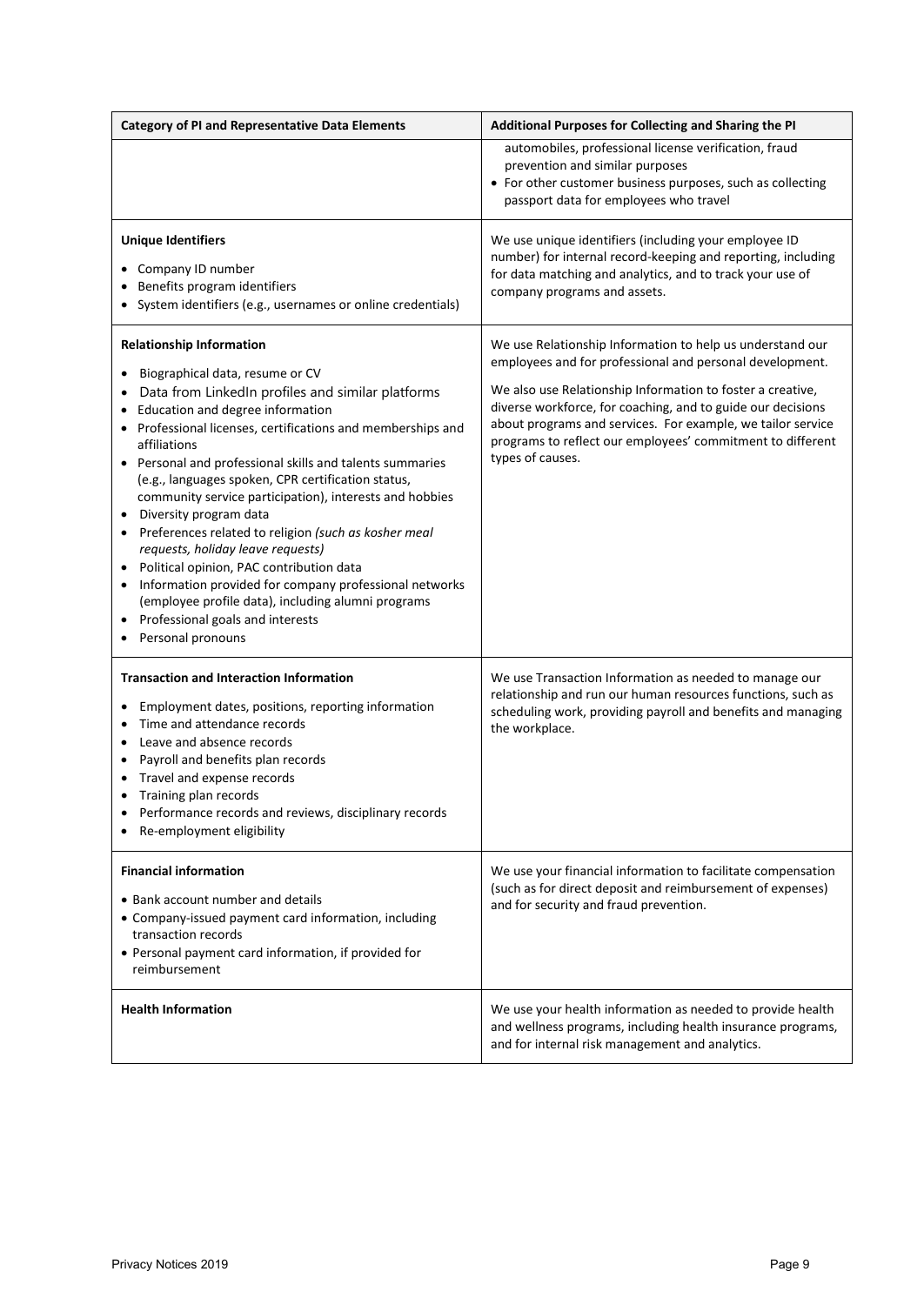| <b>Category of PI and Representative Data Elements</b>                                                                                                                                                                                                                                                                                                                                                                                                  | Additional Purposes for Collecting and Sharing the PI                                                                                                                                                                                                                                                                                                                                        |
|---------------------------------------------------------------------------------------------------------------------------------------------------------------------------------------------------------------------------------------------------------------------------------------------------------------------------------------------------------------------------------------------------------------------------------------------------------|----------------------------------------------------------------------------------------------------------------------------------------------------------------------------------------------------------------------------------------------------------------------------------------------------------------------------------------------------------------------------------------------|
| Medical information for job placement, drug testing and<br>fitness to work examinations, accommodation of<br>disabilities<br>Medical information for leave and absence management,<br>٠<br>emergency preparedness, and workers' compensation<br>Wellness program data<br>$\bullet$<br>Information pertaining to enrollment and utilization of<br>health and disability insurance programs<br>Information pertaining to provision of onsite medical care |                                                                                                                                                                                                                                                                                                                                                                                              |
| <b>Online &amp; Technical Information</b><br>Device information from devices connected to our<br>networks<br>System logs, access logs and records of access attempts<br>Records from access control devices, such as badge<br>readers<br>Records from technology monitoring programs, including<br>suspicious activity alerts                                                                                                                           | We use the online and technical information for system<br>administration, technology and asset management,<br>information security and cybersecurity purposes. We may<br>also use this information to evaluate compliance with<br>company policies. For example, we may use access logs to<br>verify employee attendance records.                                                            |
| <b>Audio Visual Information</b><br>• Photograph<br>· Video images, videoconference records<br>• CCTV recordings<br>• Call center recordings and call monitoring records<br>• Voicemails                                                                                                                                                                                                                                                                 | We may use this information for general relationship<br>purposes, such as call recordings used for training, coaching<br>or quality control.<br>We use CCTV recording for premises security purposes and<br>loss prevention. We may also use this information to evaluate<br>compliance with company policies. For example, we may use<br>CCTV images to verify employee attendance records. |
| <b>Inferred and Derived Information</b><br>Advancement potential and success scores<br>Flight risk and similar scores<br>Benefits program utilization scores                                                                                                                                                                                                                                                                                            | We use inferred and derived data to help tailor professional<br>development programs. We analyze and aggregate data for<br>workforce planning, such as to predict hiring needs in the<br>future and to ensure pay and promotion equity                                                                                                                                                       |
| Children's data                                                                                                                                                                                                                                                                                                                                                                                                                                         |                                                                                                                                                                                                                                                                                                                                                                                              |
| For Employee Beneficiaries and Dependents:                                                                                                                                                                                                                                                                                                                                                                                                              | For Employee Beneficiaries and Dependents:                                                                                                                                                                                                                                                                                                                                                   |
| We collect children's data pertaining to children under 16<br>from the parents or guardians of the children. We do not<br>collect any personal information directly from children under<br>age 16.                                                                                                                                                                                                                                                      | We use children's data to provide the benefits programs<br>selected by the employee and for related purposes, such as<br>dependent verification, fraud prevention and utilization<br>reviews.                                                                                                                                                                                                |
| • Child's name, date of birth and relationship to the<br>employee<br>• Benefit program eligibility and enrollment records                                                                                                                                                                                                                                                                                                                               |                                                                                                                                                                                                                                                                                                                                                                                              |
|                                                                                                                                                                                                                                                                                                                                                                                                                                                         | For employees who are 16 or 17 years old:                                                                                                                                                                                                                                                                                                                                                    |
| For employees who are 16 or 17 years old:                                                                                                                                                                                                                                                                                                                                                                                                               | We use the collected data for the same purposes as set forth                                                                                                                                                                                                                                                                                                                                 |
| We collect the same information as we do for all other<br>employees as specified in this grid.                                                                                                                                                                                                                                                                                                                                                          | in this grid.                                                                                                                                                                                                                                                                                                                                                                                |
| Compliance data<br>• Employment eligibility verification records, background<br>screening records, and other record maintained to<br>demonstrate compliance with applicable laws, such as<br>payroll tax laws, ADA, FMLA, ERISA et al.                                                                                                                                                                                                                  | We use compliance data for internal governance, corporate<br>ethics programs, institutional risk management, reporting,<br>demonstrating compliance and accountability externally, and<br>as needed for litigation and defense of claims.                                                                                                                                                    |